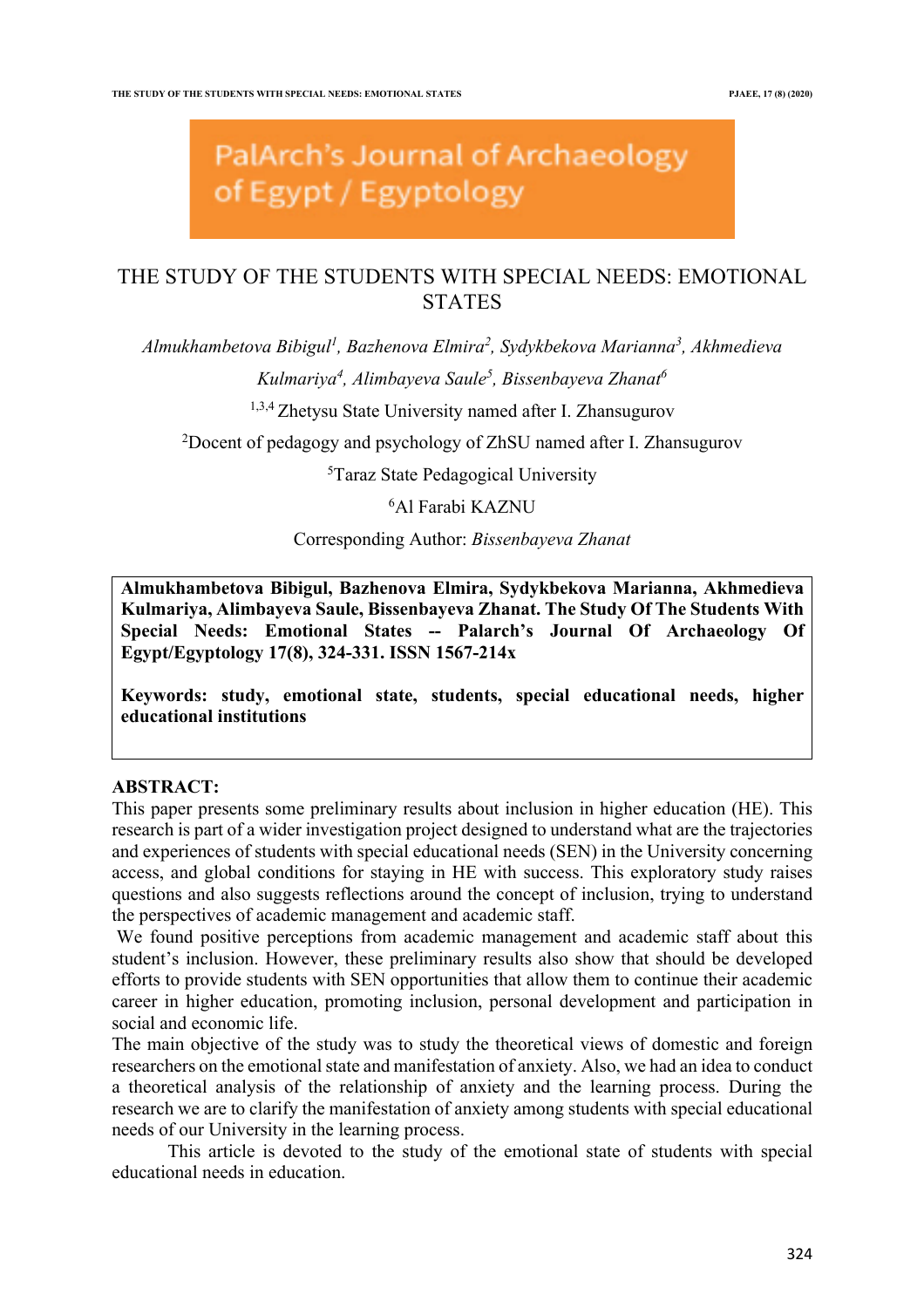#### **INTRODUCTION**

Students with special educational needs require increased attention from educators. They are often significantly-more successful than students who are expelled from universities, because they lag behind the regulatory requirements of the educational process. The use of pedagogical technologies for contextual learning, learning through learning and multilevel learning increases their academic success. The article presents the author's model of a holistic process of becoming adaptability. The effectiveness of pedagogical technologies increases the reliance on health, a saving approach to their implementation. The Approach to inclusive education, based on respect for human rights,

provides for the expansion of forms of vocational training for the disabled. Because people with disabilities can have physical, sensory, mental, or mental disabilities, students with disabilities are a heterogeneous group. Given the variety of chronic diseases, students with such diseases also have to be recognized as a heterogeneous group {in contrast to those who do not have chronic diseases?. we noticed that students with disabilities, and students with chronic diseases need medical attention. Therefore, the unification of both these above-mentioned groups of students and other students in the class will be a sign of the need for each specialized medical care, including through study time. Since each category of students with special educational needs for education purpose inherent features that reduce their effectiveness educational activities that increase the likelihood of early exclusion from the course, the problem of including the contingent of such students is relevant. In order to resolve it, you must distinguish between such persons from practically healthy students. Secondly, we need to evaluate how successful traditional technologies for the implementation of the pedagogical process of obtaining higher technical education contribute to the adaptation of students with special educational needs in learning process. We need to arrange the pedagogical process of the university for improving the health of such students and identify pedagogical conditions that ensure the effective training of these individuals. It is very important that the young man is aware of his difficulties, be ready to make decisions on its elimination.

The problem of emotions, mental and physical health of persons with special educational needs, emotional security of the educational environment of the University is now becoming more and more urgent. Researchers are beginning to pay attention not only to the academic performance of students with SEN, but also what emotions they experience when studying at universities. This corresponds to the general humanization of the educational process, which is currently taking place. Emotional states – a special form of mental states of a person with a predominance of emotional response by type of dominant. In other words, it is an emotional reaction of a person to some action, situation or reaction of a person. All human emotions can be distinguished and classified by the quality of experience. American psychologist K. Isard (Isard, 1980) identified ten qualitatively different" fundamental " emotions: interestexcitement, joy, surprise, grief - suffering, anger - rage, disgust - disgust, contempt - neglect, fear - horror, shame - shyness, guilt - remorse. The first three he refers to are positive, the other seven are negative. Thus, a person can manifest: positive, negative psycho-emotional States, which are manifested in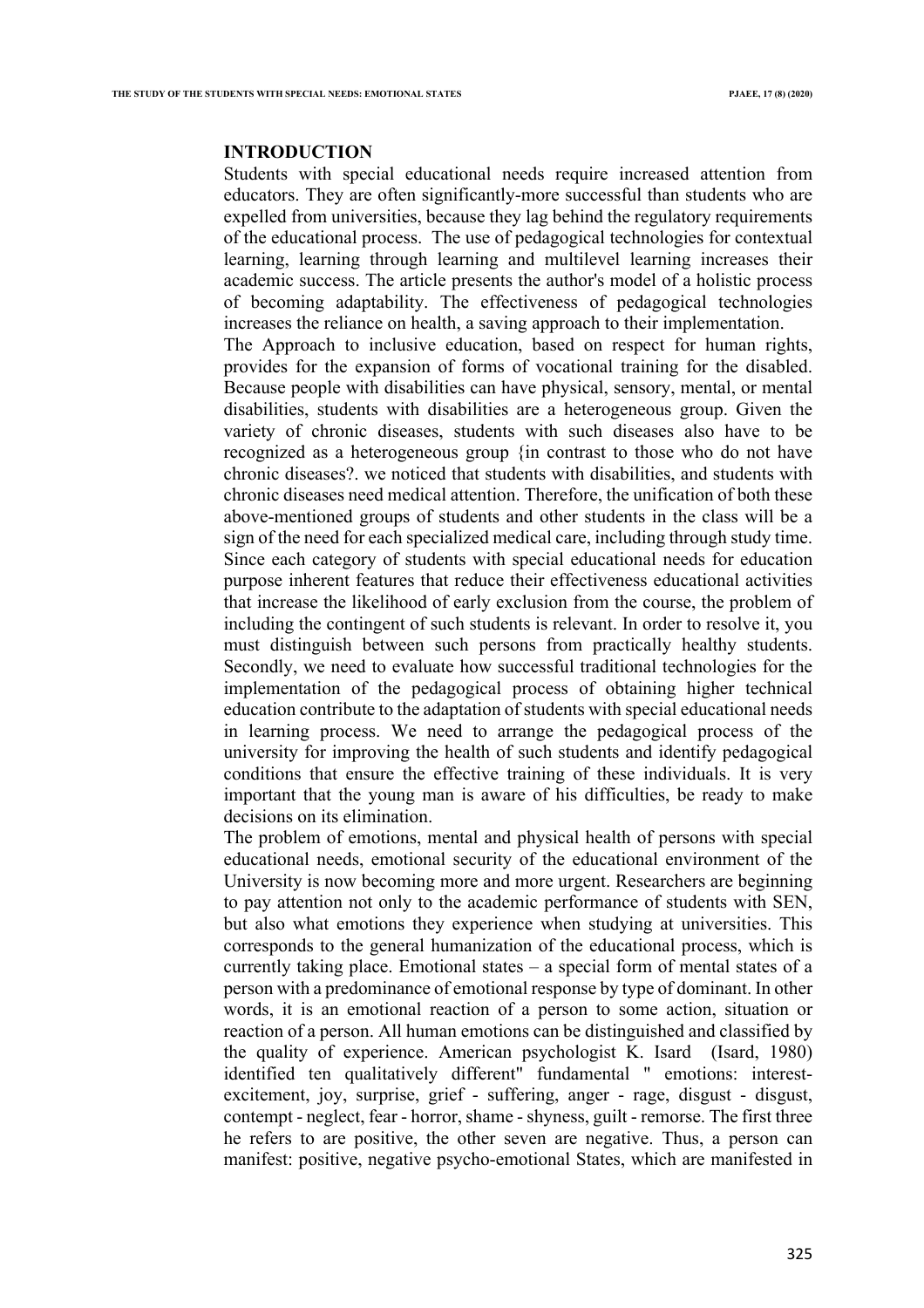the form of anxiety. According to his theory we see, that emotions can be classified as positive and negative [1].

The problem of emotions in students with special educational needs is not fully covered in modern psychological science. About how the educational process affects the state of students, what directs the person who came to higher education, what she feels and what emotions move her. But the knowledge of the psycho-emotional state of students with special educational needs, will give the opportunity to properly structure the educational process.

We created a program to arrange a work with SEN. In the study program, we identified the following stages: 1) the stage of identifying difficulties in the initial period of study of such students; 2) the stage of the survey of a large number of students for gradation of problems; 3) the stage of identifying pedagogical conditions for effective teaching such students; 4) the stage of experimental verification of selected pedagogical conditions; 5) an assessment of its effectiveness. Persons with special educational needs differ from practically healthy students. There may be differences, as in appearance and behavior. As E. Bartus notes, people with disabilities are perceived by society as a separate social group[2].

Such students need additional educational influence of teachers' educational institution, the requirements for which are laid down in the regulatory legislative acts. Currently, in relation to such persons, the activities of subject's pedagogical system of higher technical an educational institution to form professionally important personality traits in them is not enough. Analysis of the adaptation of students with special educational needs to conditions educational activities, to the group, to the future profession shows that social and living conditions of the students successful adaptation to pedagogical the process at university is practically absent nowadays.

#### **RESEARCH METHODOLOGY**

The first part is based on a qualitative methodology trying to privilege the use of semi-structured interviews (Arksey and Knight, 1999), applied to students with disability, lecturers, academic management (especially the directors of learning programs) and also some elements of academic staff [3]. The second part of this research project includes stories from life situations (Atkinson, 1998) and focus-group interviews (Barbour, 2007) [4,5]. For this paper we decided to consider only the interviews with lecturers, academic management and also academic staff. Semi structured in-depth interviews, conducted by the authors, constituted data collection. This type of interview is particularly suitable if we want to cross, compare and analyze cases (Patton, 1990; Bogdan & Biklen, 1994; Van der Maren, 1995) as in this study [6,7,]. The semistructured interviews were used primarily to ensure collection of rich information and also flexibility in addressing emergent themes. Individual interviews range between one and two hours. All participants were informed about the main purpose of this study, and it was also asked about their permission to record the data [8]. This is a convenience sample (Patton, 1990) where participants are encouraged to report their feelings, ways of thinking and also emotions. The data are organized in four major areas: a) inclusion in HE institutions, the context of University; b) attitudes towards inclusive education; c) pedagogical support for disable students and teaching-learning process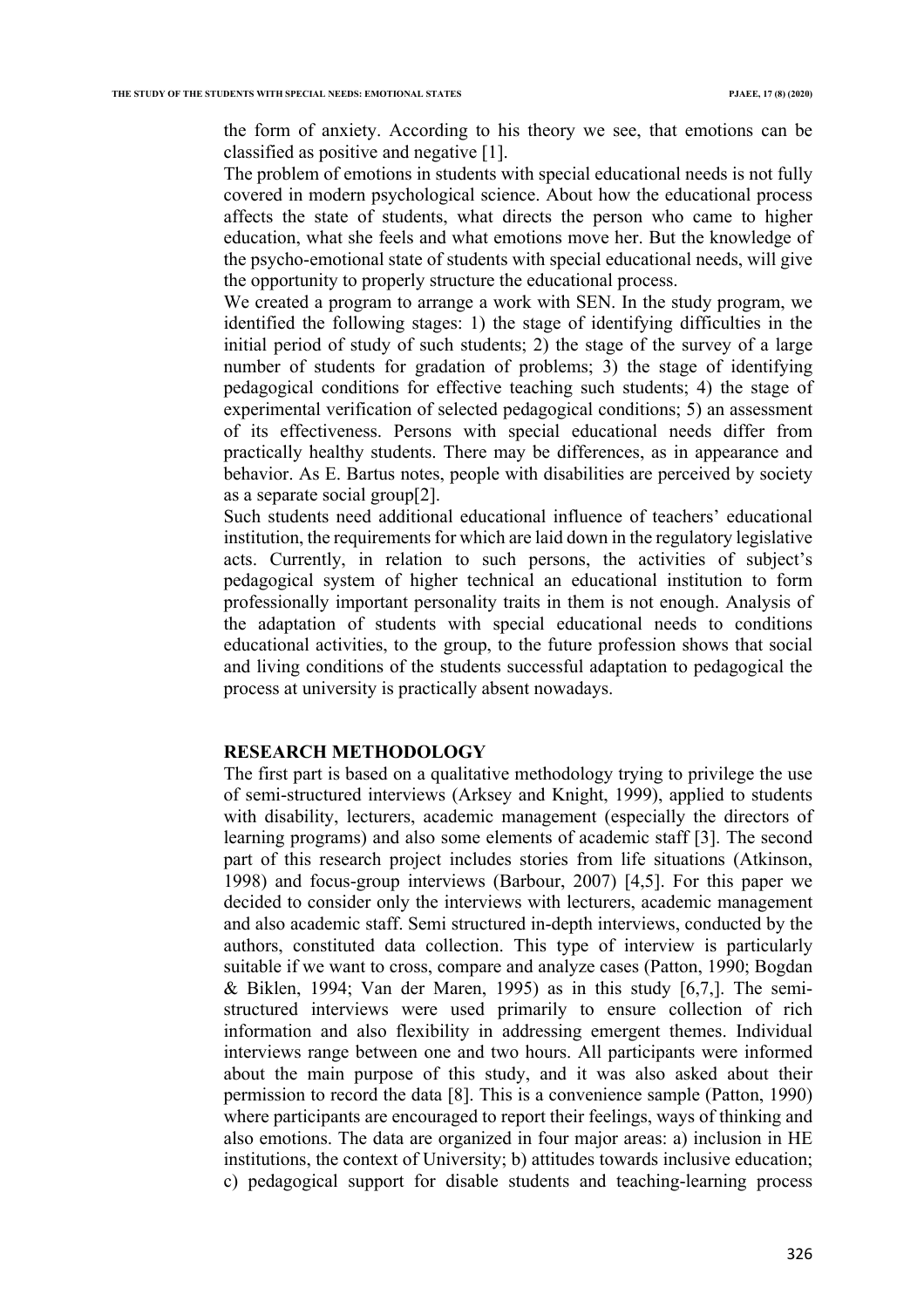(curricular adaptations); obstacles identified by lecturers and academic management; and finally, d) some suggestions for improvements and conditions to achieve academic success in university (Gonçalves Teresa et all) [9].

### **RESULT & DISCUSSION**

Data According to the results of research, we received the following data (Table 1).

**Table 1:** *The number of students who have not adapted well and were expelled with special educational needs in % of the number of students*

| Category of                         | Expelled from    | Expelled from  | Received |
|-------------------------------------|------------------|----------------|----------|
| students with SEN                   | the first course | senior courses | diploma  |
| Actual or social<br>orphan hood     | 60               | 17             | 23       |
| The presence of<br>chronic diseases | 15               | 9              | 76       |
| Overwork when<br>intensive in       | 55               | 10             | 35       |
| Intellectual loads<br>Mature        | 40               | 20             | 40       |

The table shows that 23 to 76% of the students with special educational needs could not adapt themselves to the educational process of the university and were expelled. Therefore, we began the study by identifying the causes of nonadaptation such students to the conditions of higher education. On the initial stage of the study, we revealed that a significant part of students with special educational needs are systematically absent from class for a good reason. Young people attend doctors observing them and follow medical instructions to strengthen their health. Students noted that it is much more difficult for them to learn skipped training material on their own than to master it with group in the presence of the teacher. Repeatedly, respondents noted that those knowledges which they received in high school is not enough for them; some students resorted to the help of tutors in order to keep up with classmates. Some students explained that you couldn't enter that specialty which attracted them to the university did not pass the competition; therefore, they study in a specialty that is not interesting to them. At the second stage of the study, the mentioned reasons were confirmed: miss classes for good reasons 48-50% of students surveyed have poor school preparation 30-34% of students would like to change their specialty 22-25% students. The results of the study were considered. When designing the pedagogical process for students with special educational needs. Exchange of personal funds of a teacher and a student opinion (A.P. Tryapitsyna, 2007) is carried out through a monologue, dialogue, during which the birth of new knowledge, the value coordination of positions, the formation of a positive emotional background and psychological comfort [10]. In an atmosphere of mutual understanding, a sustainable conscious positive attitude to the chosen specialty. Such an atmosphere can be created during the implementation of contextual learning technology (author A.A. Verbitsky, 2007) when in front of a student questions of development of professional selfawareness, including possible professional error, professional expert evaluation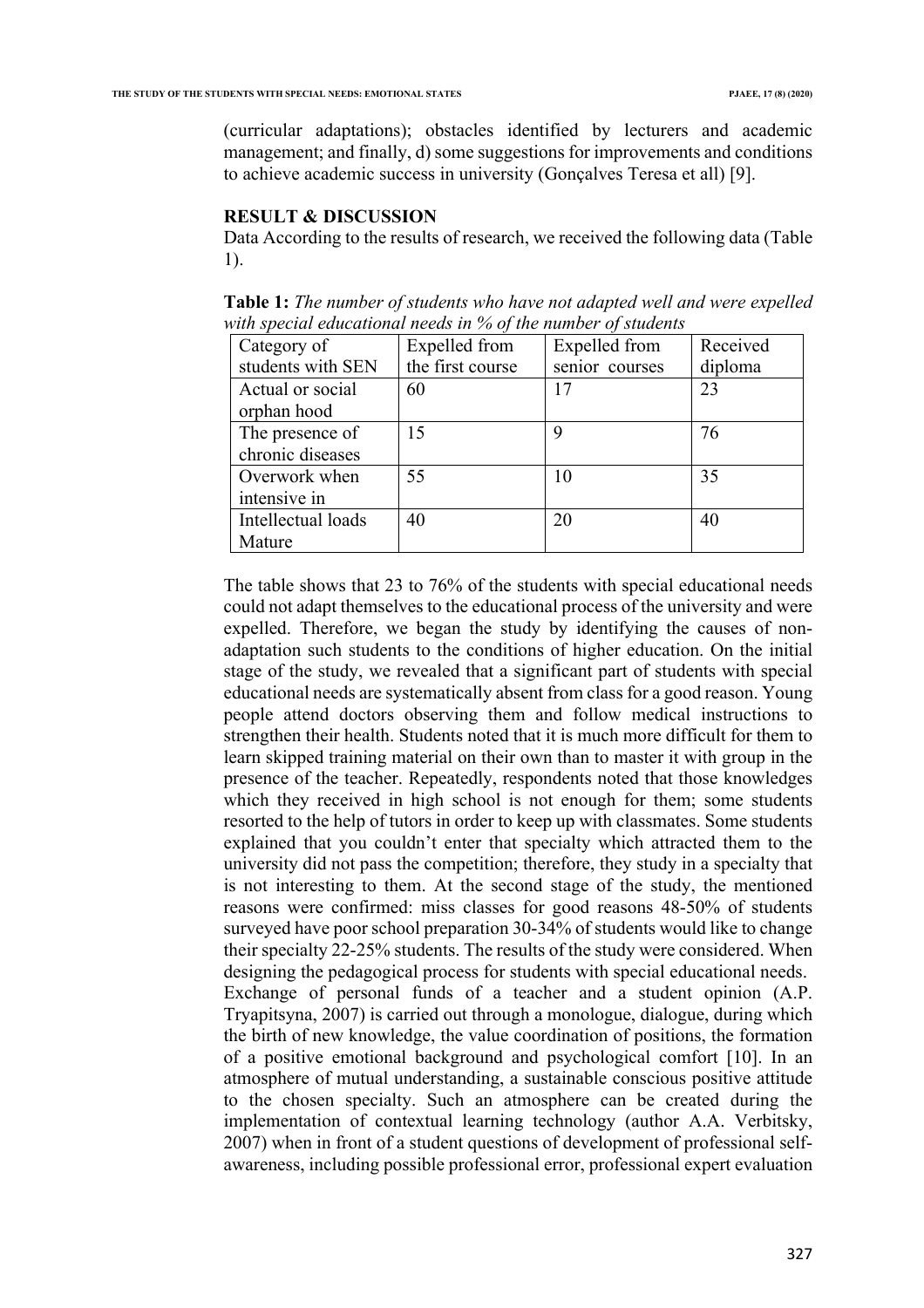of the decision, professional duty, professional duty and professional responsibility [11]. These professional categories are illustrated. many subject and social tasks. Learning through learning technology (by Jean-Paul Martan, 2009) allows the student to turn on, in addition to communicative and mastering, in cognitive and self-evaluating activities; creatively select, organize and present classmates with educational material [12]. The pedagogical technology of multilevel education (author M.Yu. Bukharkina, 2009) makes it possible for a young person to determine the time of meeting with the teacher, the forms of interaction with him, the depth and complexity of the training material. The implementation of the proposed technologies was carried out by us within the framework of the system of adaptation of students with special educational needs to study at a technical university [13].

In order to improve educational practice N.M. Borytko recommends creating a model of the process of formation of the studied phenomenon (property, quality or activity) as a holistic self-developing system [14], [15], [16].

Model of a holistic process of formation of the studied quality, according to N.K. Sergeeva, should be staged and staged in nature. The model of the formation of adaptability includes the stages interactions of subjects of pedagogical the process, the stages of their interaction and the results of the interaction, presented by the criteria for assessing successful adaptability and levels of criteria. In our study, the concept of "adaptability" reflects the effective side of the adaptation process. First-year students giagnostic tests have been conducted by the education organizational and pedagogical support department. This is the first stage in his interaction with the student [17], [18], [19]. By identifying people with special educational needs, he meets with everyone from young people and in a personal conversation determines what prevents the student from successfully studying. If a young man complains about his condition health, the teacher explains to him that the University has special units (medical center; medical therapists at the student polyclinic assigned to each faculty; sanatorium), whose activities are aimed at strengthening the health status of students. The teacher helps the student to choose the types of integrated support, recommends mastering specialized disciplines, introduces the student to the list of disciplines. This is the second stage of interaction. The teacher pays attention to the professional important personality traits of a young man. Since the meeting of subjects of pedagogical process occur at least once a week, the teacher of organizational and pedagogical escort has the ability to evaluate and adjust the dynamics of the formation of these qualities. If necessary, give the student advice attend a cycle of classes to enhance motivation to the doctrine. The third stage allows implement selected types of adaptation [20], [21]. Regulatory documents suggest introduction of specialized adaptive disciplines (modules) in the main educational programs for additional individualized correction of violations educational and communicative skills, professional and social adaptation at the stage higher education. Implementation adaptation disciplines (modules) within auxiliary and additional courses most effective because these classrooms are designed for a specific the contingent of students and, as a rule, are carried out in the second half of the school day. Higher education organizations vocational education should provide persons with disabilities health choice of specialized adaptation disciplines. The set of these specific disciplines the educational organization can determine independently, based on the specific situation and individual needs of such students [22], [23].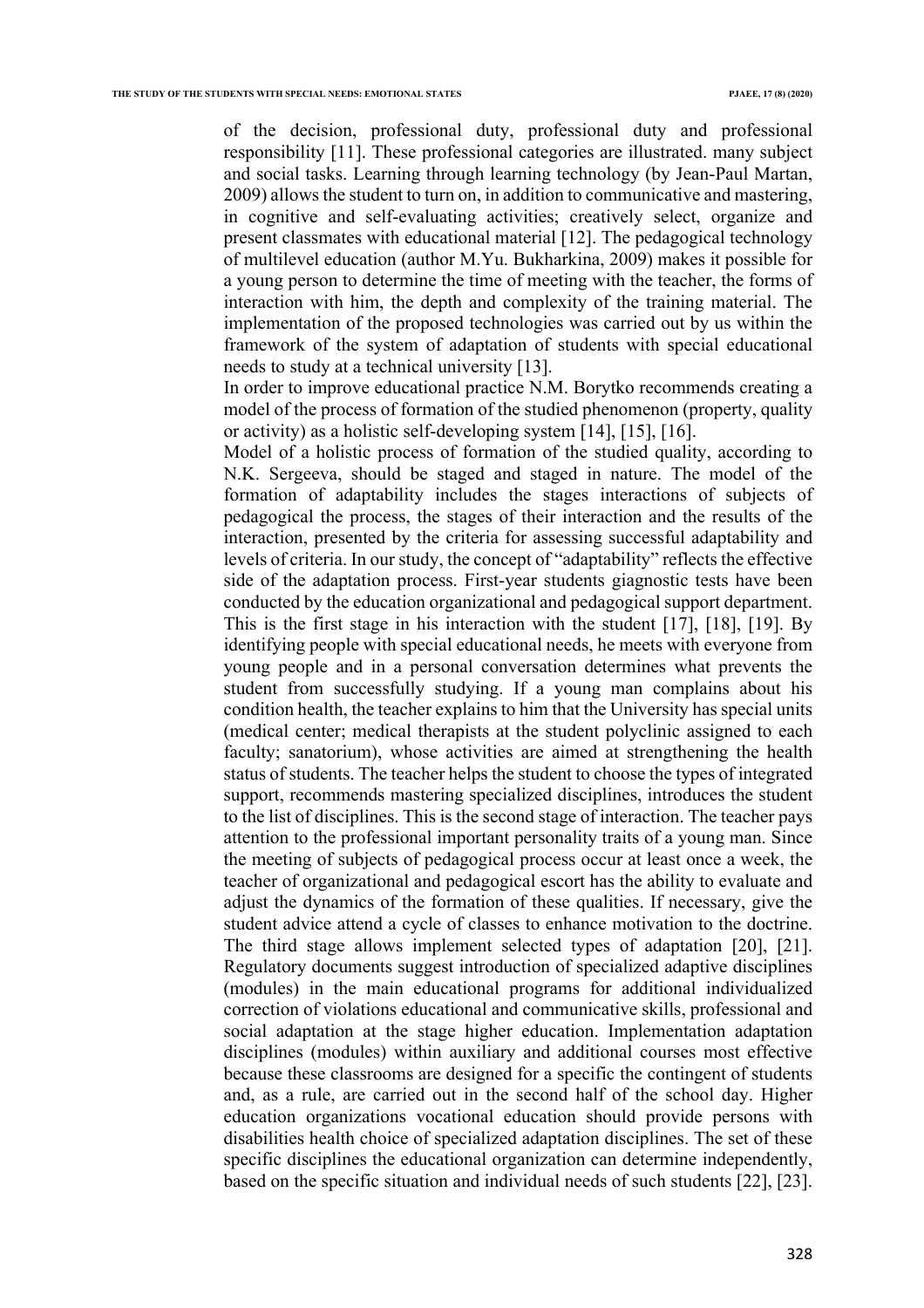The model of the process of formation of adaptability includes the following stages, presented on the right side mainly the impact of the teacher on the student, their equal interaction, support teacher of self-educational activities student [24].

At the stage of awareness of the problem of adaptation, a student with special educational needs, as a rule, does not timely fulfill the standard educational requirements process in all disciplines even at the level "Satisfactory," considers his training unsuccessful activity, is disappointed in its choice of a technical specialty. After a cycle of reinforcement classes of motivation for learning, a young man consciously masters specialized adaptation and regulatory disciplines, wishing increase the success of their educational activities. Full implementation of selected species adaptation is reflected in all criteria for evaluating successful adaptation. The dynamics of the state of the educational the success of students who attended supporting courses is presented in Table 2.

| $\mu$ , $\sigma$ of the total named of respondents, |                |              |  |
|-----------------------------------------------------|----------------|--------------|--|
| <b>Status</b>                                       | <b>Credits</b> | <b>Exams</b> |  |
| Compliance with the session                         |                |              |  |
| Small lag                                           |                |              |  |
| Big lag                                             |                |              |  |
| Total                                               |                |              |  |

**Table 2:** *Improving student academic success with special educational needs (in % of the total number of respondents)*

According to the table you can obviously see that by the end of experiment see the improvement in students learning skills. We can say that this not a final results, in future the other skill also can be enhanced, but that will be another area of research and will represent in further research paper.

#### **CONCLUSION**

The proposed adaptation support of the educational process of students with special educational needs contributes to creating an educational environment for them with a positive emotional background and psychological comfort. During adaptation time, teachers are very respectful to social and professional decisions of each student, consider their personality and try to solve problems a given time interval. Therefore, students feel more confident in a technical university and steadily increase your academic performance. There are from 57 to 75% of such students.

An analysis of the experience of increasing the educational success of students with special educational needs showed that their interaction with teachers within the framework of the adaptation system has a positive effect on their performance, health status, and self-esteem, educational activities. Two students are increasing their educational success to the normative level, third of students as well have better understanding. If students participate in the work of the adaptation system for more than one semester, the effectiveness of their studies increases.

So, we can conclude that the proposed adaptation support is very effective.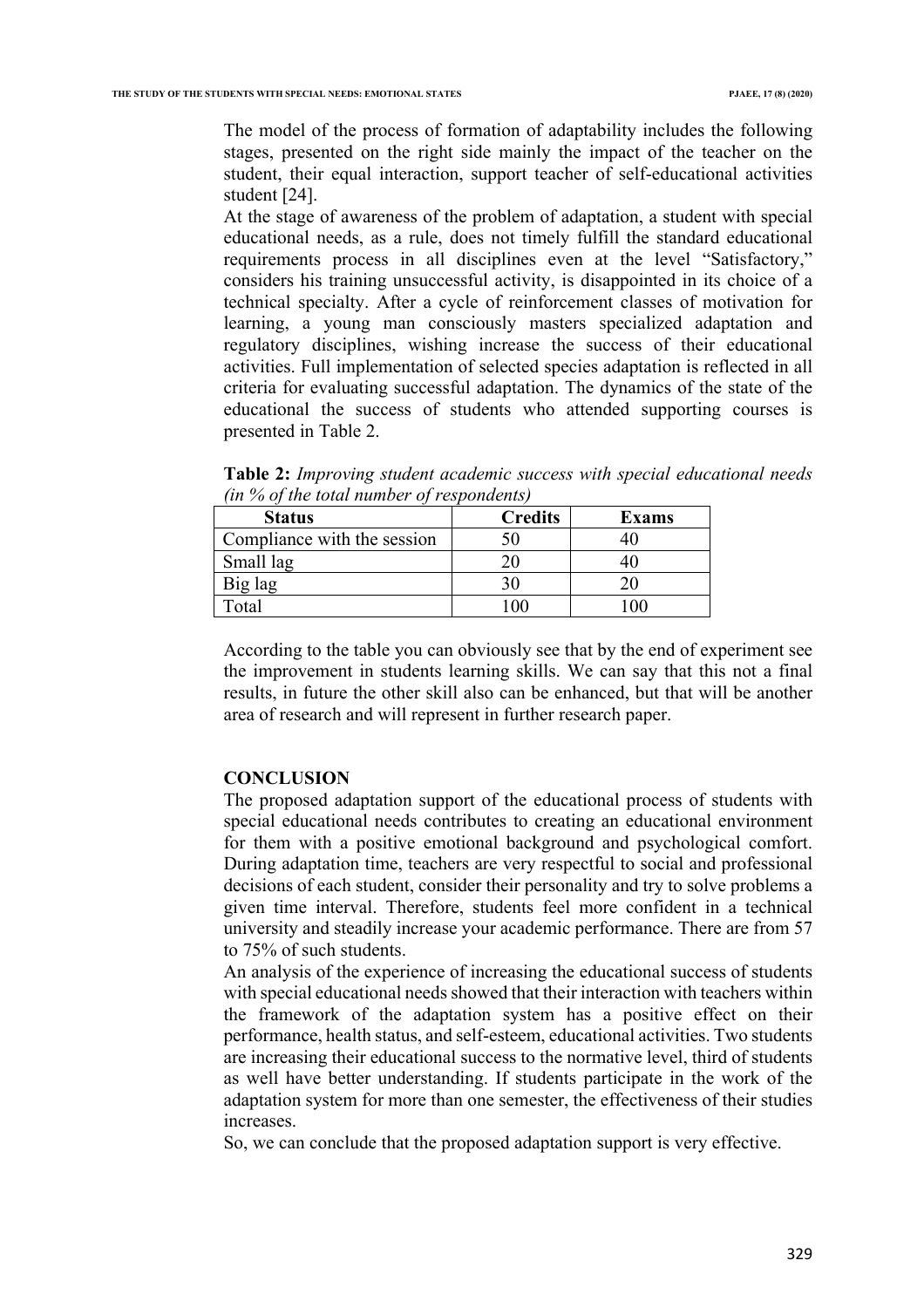#### **ACKNOWLEDGEMENT**

None

#### **REFERENCE**

- [1] K. Isard (Isard, 1980), peoples emotions,- Moscow
- [2] Bartus E. The attitude of society towards people with disabilities // Yaroslavl Pedagogical Bulletin. 2013. No. 2. P. 63-67.
- [3] Arksey, H., & Knight, P. (1999). Interviewing for Social Scientists. London: Sage Publications.
- [4] Atkinson, R. G. (1998). The Life Story Interview Qualitative Research Methods. California: Sage, University Paper.
- [5] Barbour, R. (2007). Doing focus groups. London: Sage.
- [6] Patton, M.Q. (1990). Qualitative Evaluation and Research Methods. London: Sage.
- [7] Bogdan, R.; Biklen, S. (1994). Investigação Qualitativa em Educação. Porto: Porto Editora
- [8] Van Der Maren, J.M., (1995). Méthodes de recherché pour l´éducation. Bruxelles: De Boeck.
- [9] Gonçalves, Teresa, Borges, Leonor, Martins, Maria, 2013/07/14: Students with special educational needs in Higher Education -Reflections around Inclusion – nternacional "Embracing Inclusive Approaches", At Universidade do Minho, Braga
- [10] Pisareva, A.P. Tryapitsyna. St. Petersburg: Publishing House of the Russian State Pedagogical University, 2007 .-- 95 p.
- [11] Verbitsky, A.A., & Kalashnikov, V.G. (2009). O smysloobrazuyushchem ponyatii "contekst" v psihologii [About Sense-forming Conception of "Context" in Psychology]. Sistemnaya organizatsiya i determinatsiya psihiki [Systemic Organization and Mental Determination in Psychology]. Moscow: Institute of Psychology of Russian Academy of Science.
- [12] Martin, P. R. (2009). Psychological management. In P. Selvaratnam, K. Niere & M. Zuluaga (Eds.), Headache, orofacial pain and bruxism (pp. 277-288). Edinburgh, UK: Churchill Livingstone Elsevier.,
- [13] Bukharkina M.Yu. Foreign languages at school, 2009, 5, 9-15.
- [14] Borytko NM Methodology and methods of psychological and pedagogical research: textbook. allowance for students. higher textbook. institutions / N.M. Borytko, A.V. Molozhavenko,, I.A. Solovtsova; under the editorship of N. M. Borytko. M.: Publishing Center "Academy", 2007.320 p.
- [15] Noorollahi, Y., Shabbir, M. S., Siddiqi, A. F., Ilyashenko, L. K., & Ahmadi, E. (2019). Review of two decade geothermal energy development in Iran, benefits, challenges, and future policy. Geothermics, 77, 257-266. https://doi.org/10.1016/j.geothermics.2018.10.004
- [16] Noreen, T., Abbas, m., Shabbir, M. S., & Al-Ghazali, B. M. (2019). Ascendancy Of Financial Education To Escalate Financial Capability Of Young Adults: Case Of Punjab, Pakistan. International Transaction Journal of Engineering, Management, & Applied Sciences & Technologies. https://doi.org/10.14456/ITJEMAST.2019.200